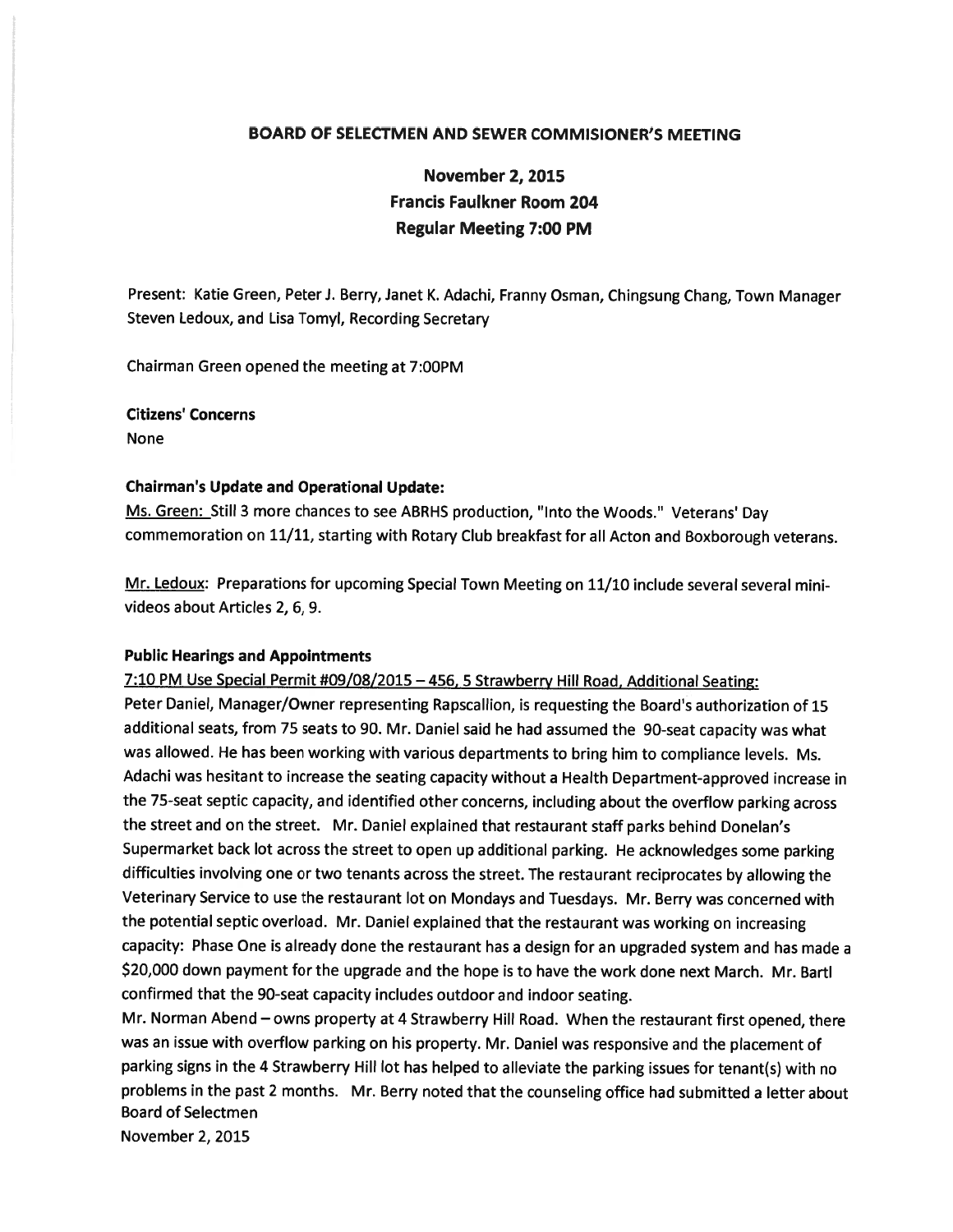ongoing parking issues, which surprised Mr. Abend, who has received no calls since the addition of the signs. Ms. Adachi moved to approve the draft decision, with <sup>a</sup> condition requiring an engineering evaluation of the building structure, Mr. Berry seconded. All Ayes (5-0).

7:45 PM Entertainment License, <sup>5</sup> Strawberry Hill Road, Mr. Daniel representing Rapscallion for the application for an Entertainment license for acoustic music one night <sup>a</sup> week on Thursday, 9:00-11:30 PM. Mr. Berry moved to approve an Entertainment Music on Thursday night, 9:00 — 11:30, Ms. Adachi seconded. All Ayes (5-0).

8:00 PM Site Plan Special Permit, #09/11/2015 —457, 252-256 Main Street, Ryan Development: Representing Ryan Development was Kevin Erickson. The proponents are proposing <sup>a</sup> <sup>110</sup> Grill restaurant at the site of the now-closed McDonald's in Kelley's Corner. The other 110 Grill locations are in Chelmsford and Nashua, and <sup>2</sup> more restaurants will be opening in the metro-west area before the one proposed for Acton. Mr. Erickson noted that the proponen<sup>t</sup> had submitted <sup>a</sup> 10/30 letter addressing the issues that Town departments had raised in their comments. Katie Enright from Howard Stein Hudson Architects explained the restaurant layout with the updates responding to Town comments: awning roofline and patio in front to be parallel to Main Street; water line improvements; improvements to parking in the area touching the propose<sup>d</sup> drainage swale in front; pedestrian <sup>p</sup>laza; landscaping plan.

Ms. Green noted that the Board just received the information about the updates today and could not issue <sup>a</sup> decision on the SPSP tonight. Mr. Berry asked why the proponents were retaining the second curb cut; Mr. Erickson said K-Mart controlled that area, so the proponents' aim was to make minor improvements now and not close the curb cut, with any further changes to be par<sup>t</sup> of <sup>a</sup> future redevelopment <sup>p</sup>lan. Mr. Berry also commented that the Design Review Board submitted <sup>a</sup> memo that Ryan Development had not addressed. Mr. Berry requested to have the DRB review the landscaping <sup>p</sup>lan. Ms. Adachi expresse<sup>d</sup> the hope that the proponents would be more proactive in managing stormwater on the site, and not simply let most stormwater continue to run untreated into existing drains; she noted the proposed Town bylaw regulating construction-site stormwater that would be on the warrant for the 11/10 Special Town Meeting, and that would apply to the propose<sup>d</sup> project if the bylaw were in effect. Ms. Osman shared Mr. Berry's concern about the second curb cut. Ms. Green asked about the proposed pedestrian <sup>p</sup>laza and the proponents' control over that area; Mr. Erickson said that the <sup>p</sup>laza was required for frontage compliance under the zoning bylaw but would require the owner's approval. Assistant Town Planner Kristen Guichard said that the proponents should provide <sup>a</sup> letter from the owner, confirming that the pedestrian <sup>p</sup>laza, which was <sup>a</sup> substantial change, would be acceptable. Ms. Green referred to the proponents' reques<sup>t</sup> for <sup>a</sup> reduction of the propose<sup>d</sup> sewer privilege fee to omit the partial-year charge for the outdoor seating. Mr. Erickson said in the restaurant's experience, the indoor seating was unlikely to be filled to capacity, so the privilege fee for the propose<sup>d</sup> <sup>189</sup> indoor seating would be sufficient to cover any outdoor seating usage.

Board of Selectmen November 2, 2015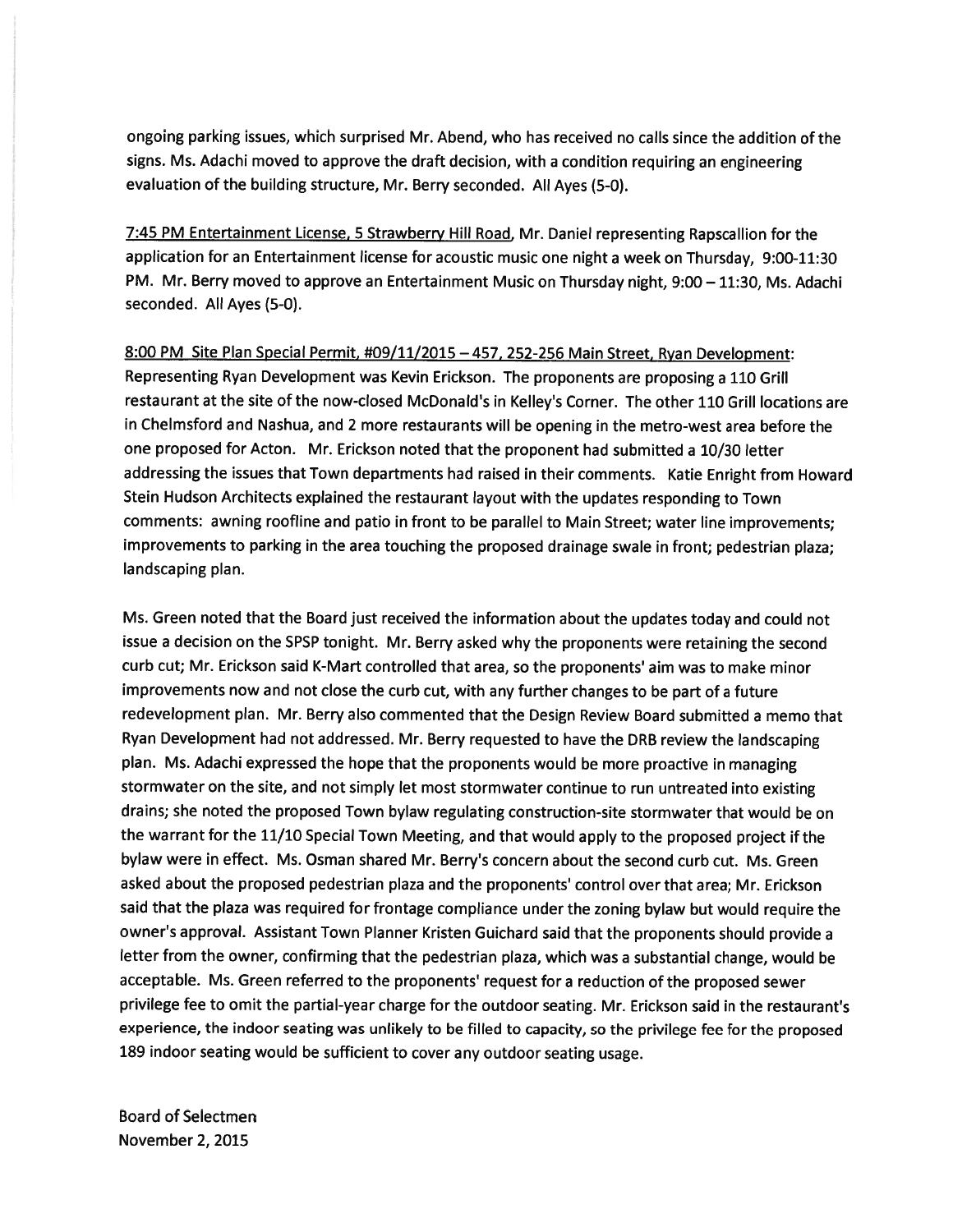Rob Jackson 236-248 Main Street, President of Crossroads Condominium Association — Concerned about the razing of the existing building, and also the noise and hours of operations, impact on human health, and stormwater drainage; the Crossroads project required Conservation Commission review, so he is very concerned about stormwater and would prefer as much infiltration as possible. Ms. Green recommended <sup>a</sup> one-month continuation for the hearing. Ms. Adachi moved to continue to the hearing to December <sup>7</sup> at 7:30 PM, Mr. Chang seconded. All Ayes (5-0).

8:30 PM Community Preservation Act Application Presentation Mr. Ledoux introduced presentations by Town Departments about their respective applications for CPA funding: Natural Resources (45K for boardwalk at Old High Street, along Assabet River; 20K for meadow-management <sup>p</sup>lan); Open Space Committee (450K for CPA open-space set-aside fund); Planning Department (47K for Regional Housing Services Office 2-year services fee); Recreation (150K for parking/security controls; 150K for Jones Playground improvements; NARA comfort stations for Bruce Freeman Rail and Miracle Field, involving re-purposing nearby modular houses; O'Grady Skate Park, Phase 2). Other Town applications for CPA funds: 30K for Trail Through Time, 35K for Historic District Commission. Ms. Osman moved to recommend all applications be considered for CPA funding, Mr. Chang seconded. All Ayes (5-0)

#### Selectmen's Business

Discussion of Board Nomination, ActonTV: Charlie Aaronson, who is Vice President of the ActonTV Board, explained that the Memorandum of Understanding does not require but allows <sup>a</sup> Selectman to be an Acton TV Board member. Mr. Chang, who is the Selectmen-liaison to ActonTV, was willing to be nominated for <sup>a</sup> position on the Acton TV Board. Mr. Aaronson recommended Mr. Chang attend the next ActonTV Board meeting to see if it would be <sup>a</sup> good fit for him.

Update on Special Town Meeting Warrant Articles Discussion: Mr. Ledoux said the Board needed to revisit its recommendation on the Article <sup>7</sup> Kelley's Corner funding and also the Article <sup>1</sup> citizens' petition in light of the recently submitted redlined change. Ms. Green thought the Board should not take <sup>a</sup> position on Article 1. Ms. Adachi agreed, noting that the issue was the purview of the School Committee. Ms. Adachi moved to take no position, Mr. Berry seconded. All Ayes (5-0)

Mr. Ledoux said the AFSCME collective bargaining agreement was signed and ratified on October 27<sup>th</sup>. Mr. Berry moved to recommend Article 5 pertaining to the CBA for AFSME, Ms. Adachi seconded. All Ayes(5-0).

Article 7: Mr. Berry explained that the Kelley's Corner Steering Committee did not vote on this article prior to the Board of Selectmen vote and since had voted not to move forward with the article at Special Town Meeting. The KCSC will pursue 100% funding for the Kelley's Corner proposa<sup>l</sup> at <sup>2016</sup> Annual Town Meeting. Mr. Berry recommended and moved to rescind the Board's original recommendation, and recommend to take no action at the special Town Meeting. Mr. Chang seconded. All Ayes (5-0). Mr. Ledoux added that Mr. Berry will make the motion at the special Town Meeting.

Board of Selectmen November 2, 2015